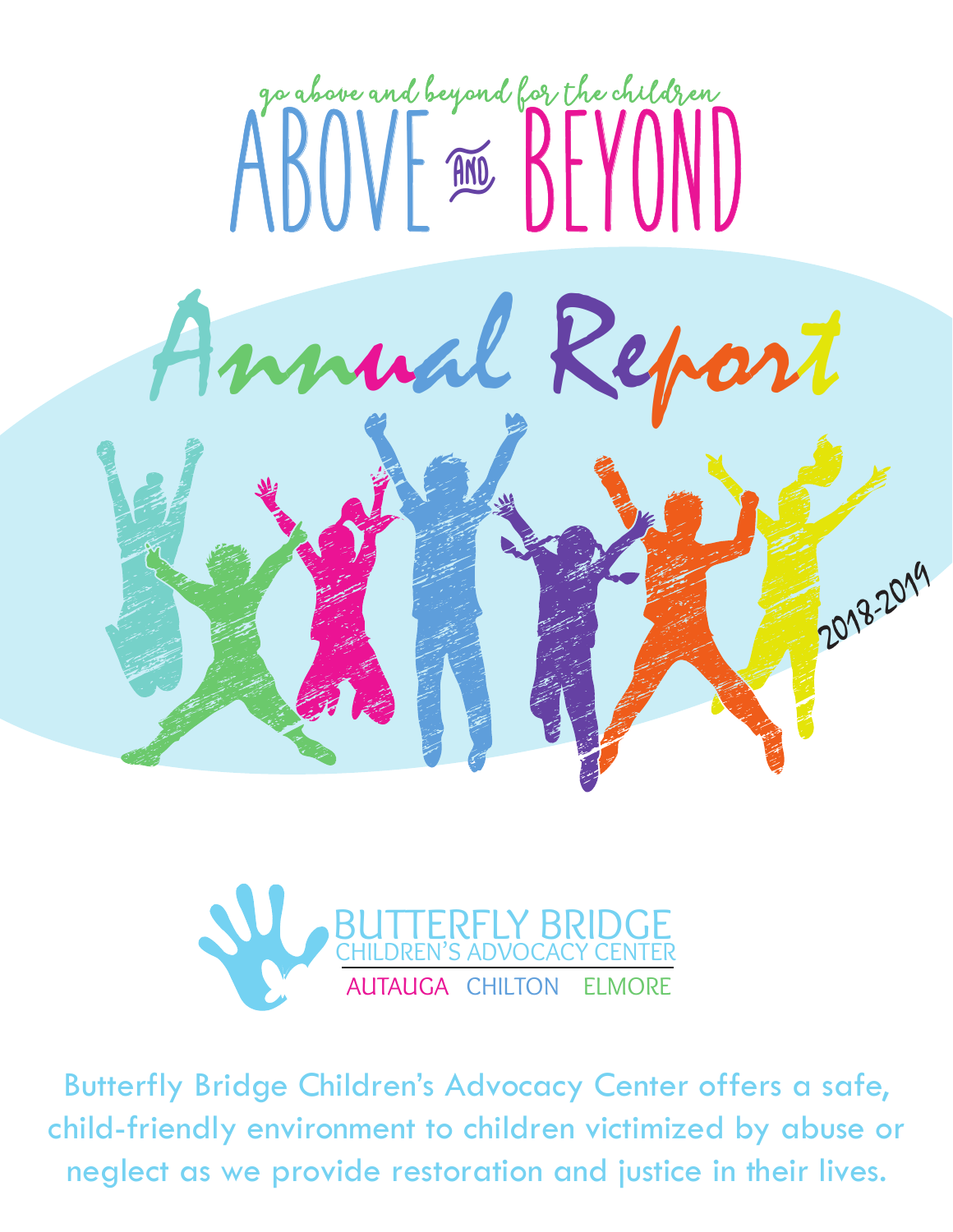### To Our Community Partners and Supporters:



*As the Executive Director of Butterfly Bridge Children's Advocacy Center, I am proud to share our Annual Report for year ending September 30, 2019. In looking through this report you will notice the many vital services that we provided across our service area last year. 376 children walked through our doors for the first time due to allegations of abuse and started their journey to healing. We worked diligently with our community partners in a collaborative effort to minimize any further trauma to the child and family. We know that this joint effort results in the best possible outcomes for children and families during their most stressful, confusing times.*

*Last year was a year of introspection. Through a full strategic planning process, we outlined what needs to change or be enhanced so we have a strong infrastructure, programming, staff, and governing body. You will see our strategic goals outlined in this report.* 

*Looking ahead to new challenges is important but stopping to take a look at what we have already accomplished is heartening. The work we do is challenging. The stories we hear are often heart breaking. The*  fact that we can be the positive force to help children and their *families is truly what drives us forward and makes it all worthwhile. We thank YOU for supporting our work and allowing us to go ABOVE and BEYOND for the children of Chilton, Autauga, and Elmore counties.* 

*For the children,*

Jana Zuelzke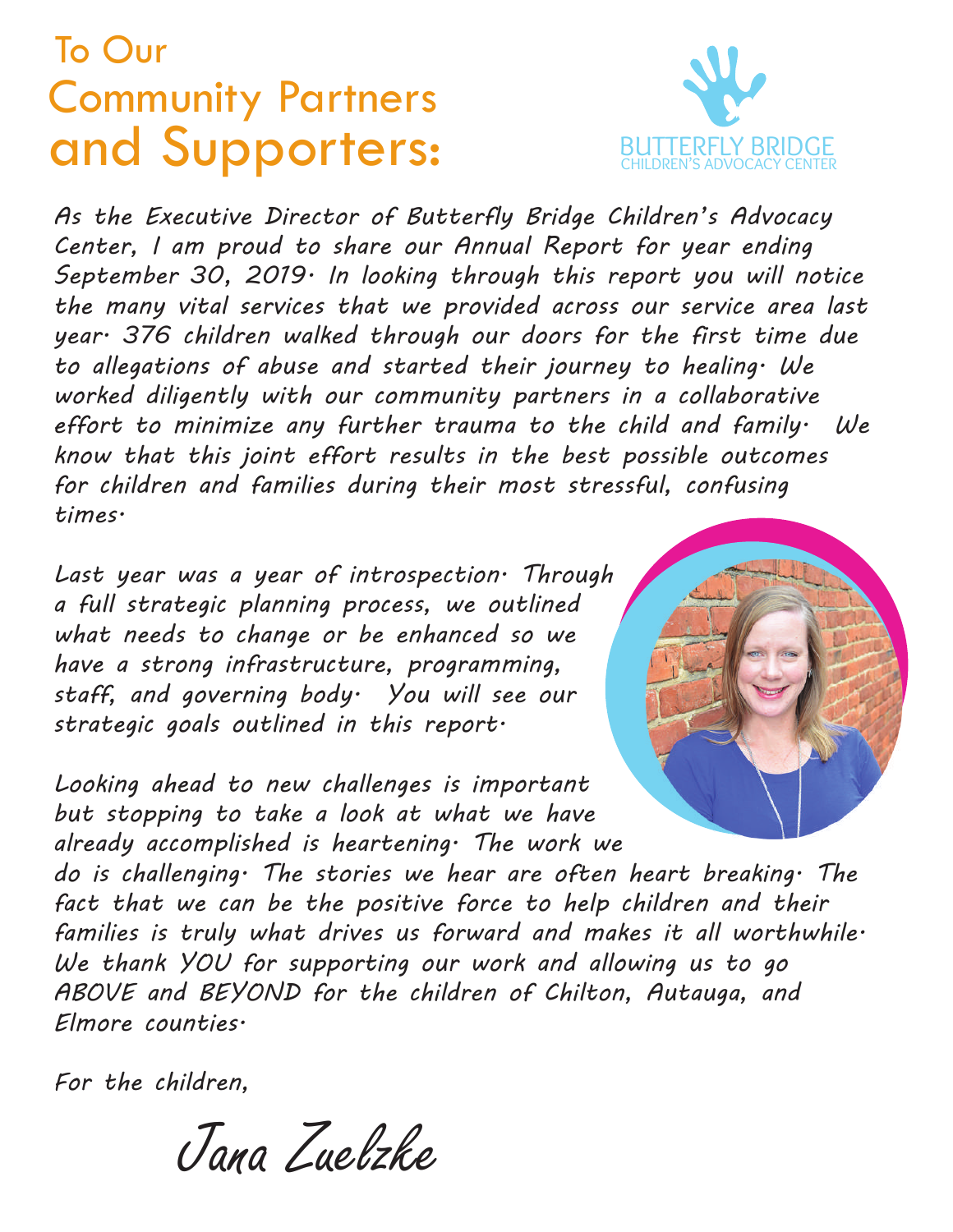### FINANCIALS... ASSETS – Year ending September 30, 2019

| <b>CURRENT ASSETS</b><br><b>Savings (Rainy Day Fund)</b><br><b>Operating</b><br><b>TOTAL CURRENT ASSETS</b>                                                     | \$<br>\$                                    | 50,098.00<br>61,778.00                              | \$111,876.00                 | <b>INCOME</b>                                                                             |
|-----------------------------------------------------------------------------------------------------------------------------------------------------------------|---------------------------------------------|-----------------------------------------------------|------------------------------|-------------------------------------------------------------------------------------------|
| <b>PROPERTY &amp; EQUIPMENT</b><br><b>Office Furniture</b><br><b>Other Equipment</b><br><b>Less: Accumulated Depreciation</b>                                   | \$<br>\$                                    | 5,531.00<br>23,272.00<br>28,803.00<br>(\$13,696.00) | \$15,107.00                  | <b>15% SPECIAL EVENTS</b><br><b>27% CONTRIBUTIONS</b><br><b>57% GOVERNMENT AFFILIATED</b> |
| <b>OTHER ASSETS</b><br>Intangibles<br><b>Accumulated Amortization</b><br><b>TOTAL OTHER ASSETS</b>                                                              | $\boldsymbol{\mathcal{S}}$<br>$\mathcal{S}$ | 15,010.00<br>(\$9,095.00)                           | \$5,915.00                   |                                                                                           |
| <b>TOTAL ASSETS</b><br><b>LIABILITIES &amp; NET ASSETS</b><br>941 Taxes Payable<br><b>State W/H Payable</b><br><b>SUI Payable</b><br><b>Credit Card Payable</b> | \$<br>\$\$<br>\$                            | 3,660.00<br>3,757.00<br>20.00<br>(87.00)            | \$132,898.00                 | <b>EXPENSES</b>                                                                           |
| <b>TOTAL CURRENT LIABILITIES</b><br><b>NET ASSETS</b><br><b>Without Donor Restrictions</b>                                                                      | \$                                          | 125,548.00                                          | \$7,350.00                   |                                                                                           |
| <b>With Donor Restrictions</b><br><b>TOTAL NET ASSETS</b><br><b>TOTAL LIABILITIES AND NET ASSETS</b>                                                            |                                             | 0.00                                                | \$125,548.00<br>\$132,898.00 | <b>16% SUPPORTING SERVICES</b><br><b>84% PROGRAM SERVICES</b>                             |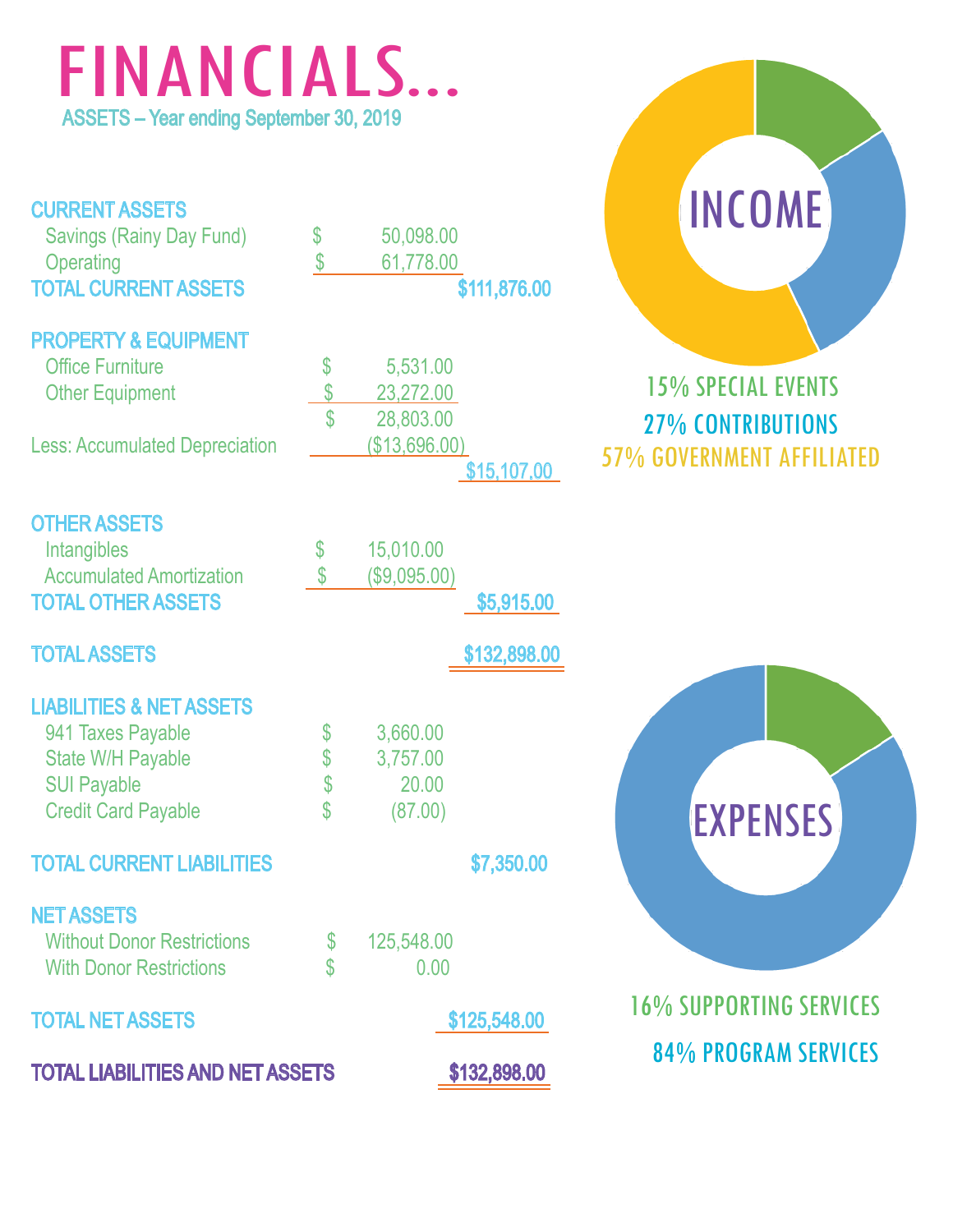

### REASONS FOR REFERRAL

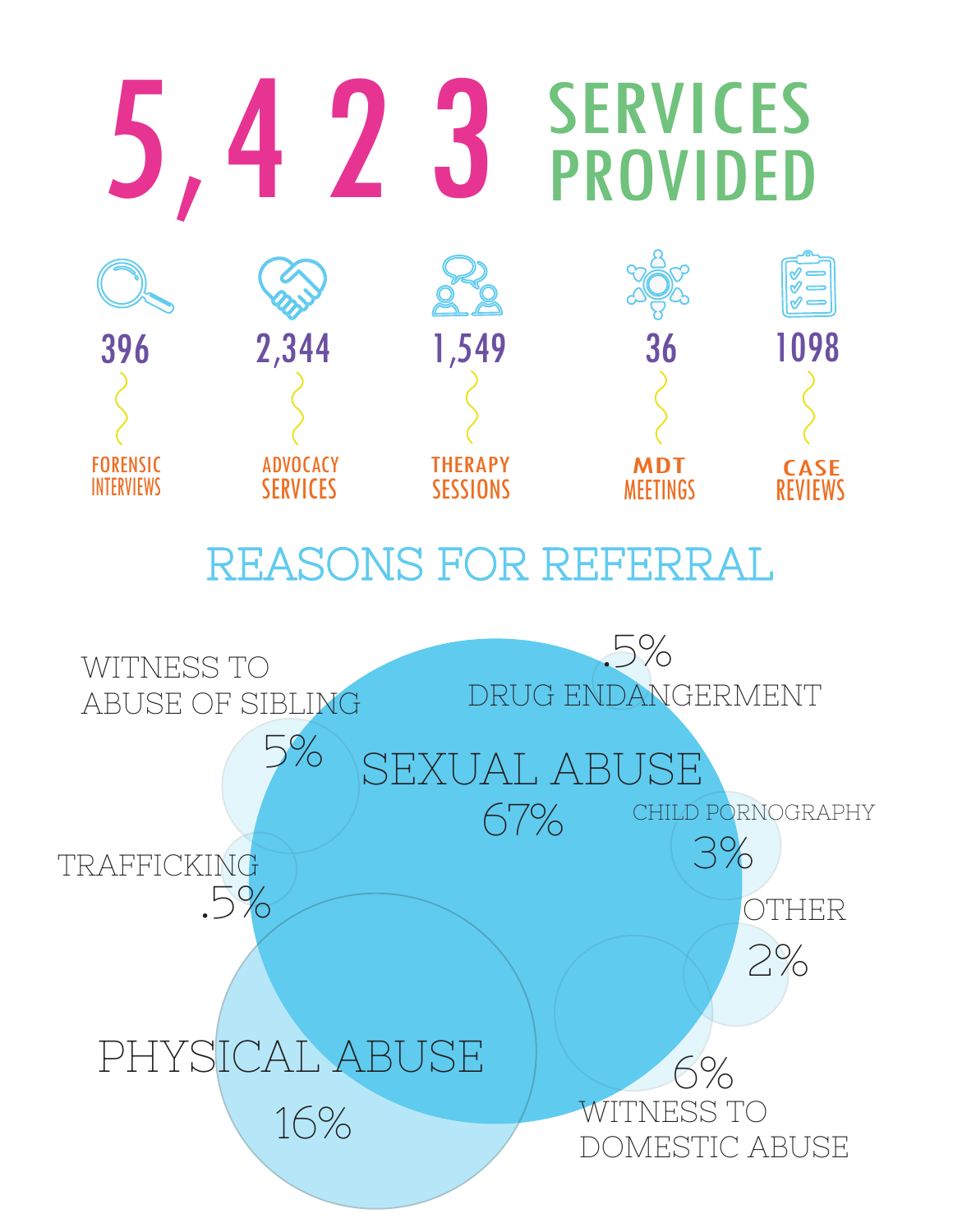



1% 18 & OLDER 22% 6 & UNDER 47% 7-12 YRS 30% 13-16 YRS



AGE

69% WHITE 17% BLACK 9% HISPANIC 5% OTHER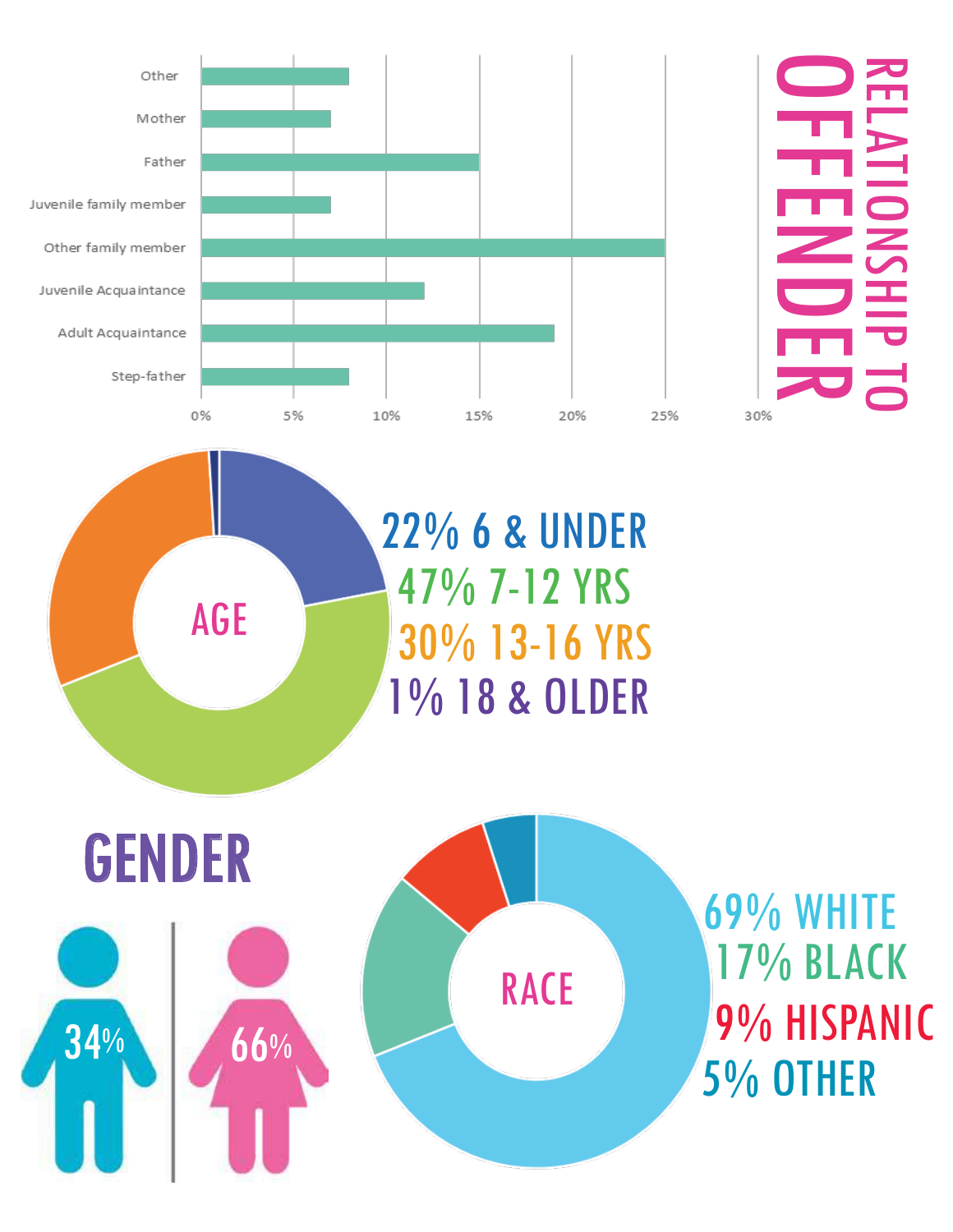## IMPACT/OUTREACH

*Butterfly Bridge CAC staff provide free training and education on child abuse related topics to the community and to child abuse professionals.*











Other Child Abuse  $\leq$  Presentations = 820

= 680





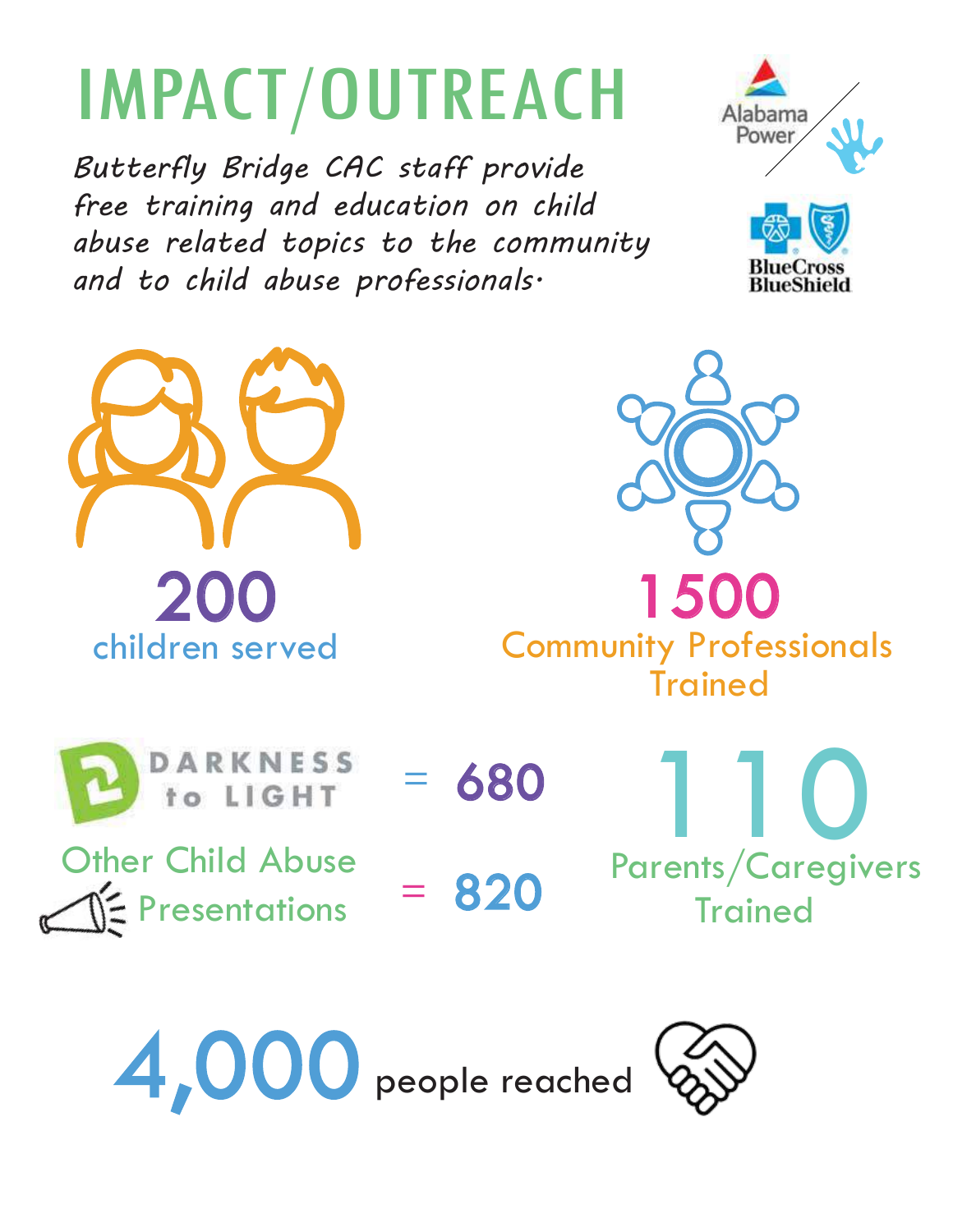

Improving our brand & increasing community awareness



Solidifying the Multi-Disciplinary Team & partnerships



Increasing service capacity & combating vicarious trauma



Determining BBCAC's future in all counties in service area



Building the best Board of Directors for our future

# PLAN STRATEGIC 2020-2025



Butterfly Bridge Children's Advocacy Center offers a<br>safe, child-friendly environment to children victimize<br>by abuse or neglect as we prove restoration and safe, child-friendly environment to children victimized by abuse or neglect as we prove restoration and justice in their lives.



The vision of BBCAC is that every abused child will<br>receive the services, advocacy, and support needed<br>move bevond the abuse to a life full of possibilities receive the services, advocacy, and support needed to move beyond the abuse to a life full of possibilities.

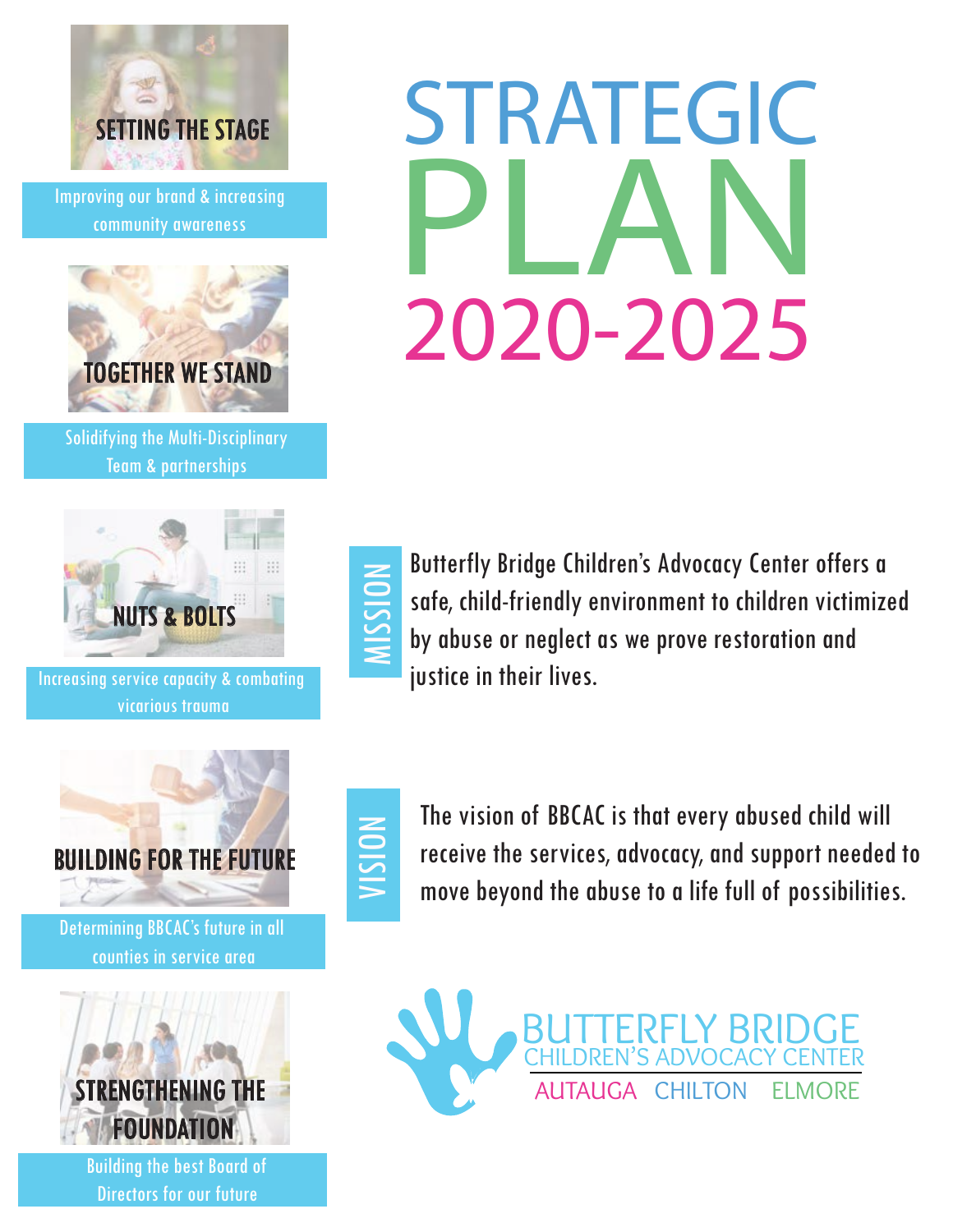Shannon Welch – President

Samantha Sims – Vice-President

Shawn Daley (Elmore) - Treasurer

Rosalyn Dixon - Secretary

Miranda Chandler

Carrie Easterling

Hal Harrison

Jeff Herron

DJ Hines

Kim Kervin (Autauga)

Jaclyn Porter

Riley Yeargan



#### **AUTAUGA COUNTY ADVISORY**

Greg Bowen Robin Davies Kyle Glover Tracy Hanners Kim Kervin Mike Lamar Ashley Pruitt

#### **ELMORE COUNTY ADVISORY**

Ashley Brown Shawn Daley Marissa Dugan Ryan Exum Brenda Kelley Stephanie Lanicci Penny Nichols

# BOARD OF DIRECTORS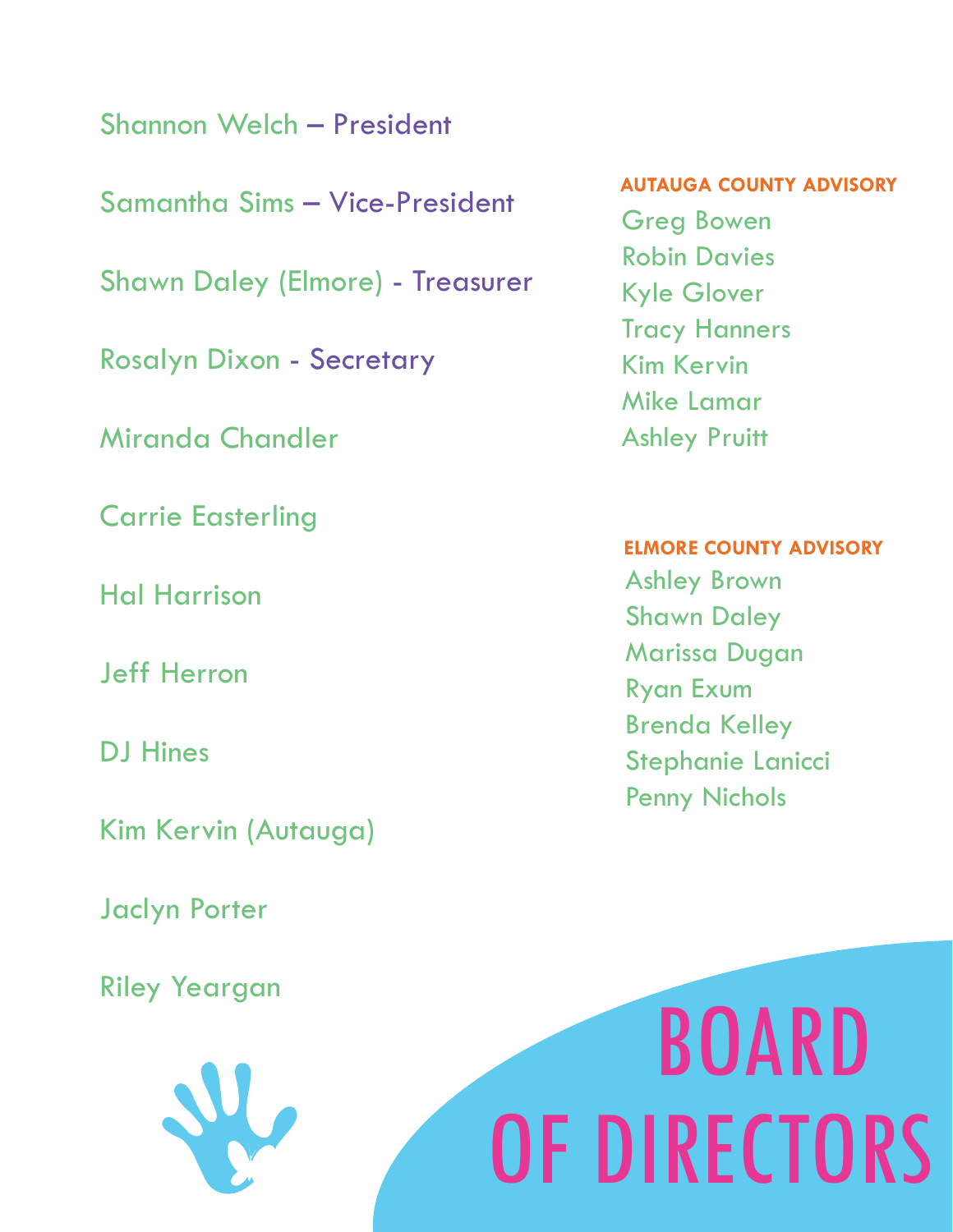

Providing security, restoration, and justice at Butterfly Bridge Children's Advocacy Center is a team effort.



Jana Zuelzke Executive Director/ Child Forensic Interview Specialist



Emily Hutcheson Assitant Director/ Child Forensic Interview Specialist



Bethany Chappell Therapist/ Forensic Interviewer



Brittani Ellison Event, Development & Outreach Coordinator



Christie Hall Therapist/ Forensic Interviewer



Elizabeth Dawson Family Advocate/ MDT Coordinator



Erin Ward Therapist/ Forensic Interviewer



LaChandra Prim Therapist/ Forensic Interviewer



Lisa Nicholas Bookkepper



Tracey Johnson Family Advocate/ MDT Coordinator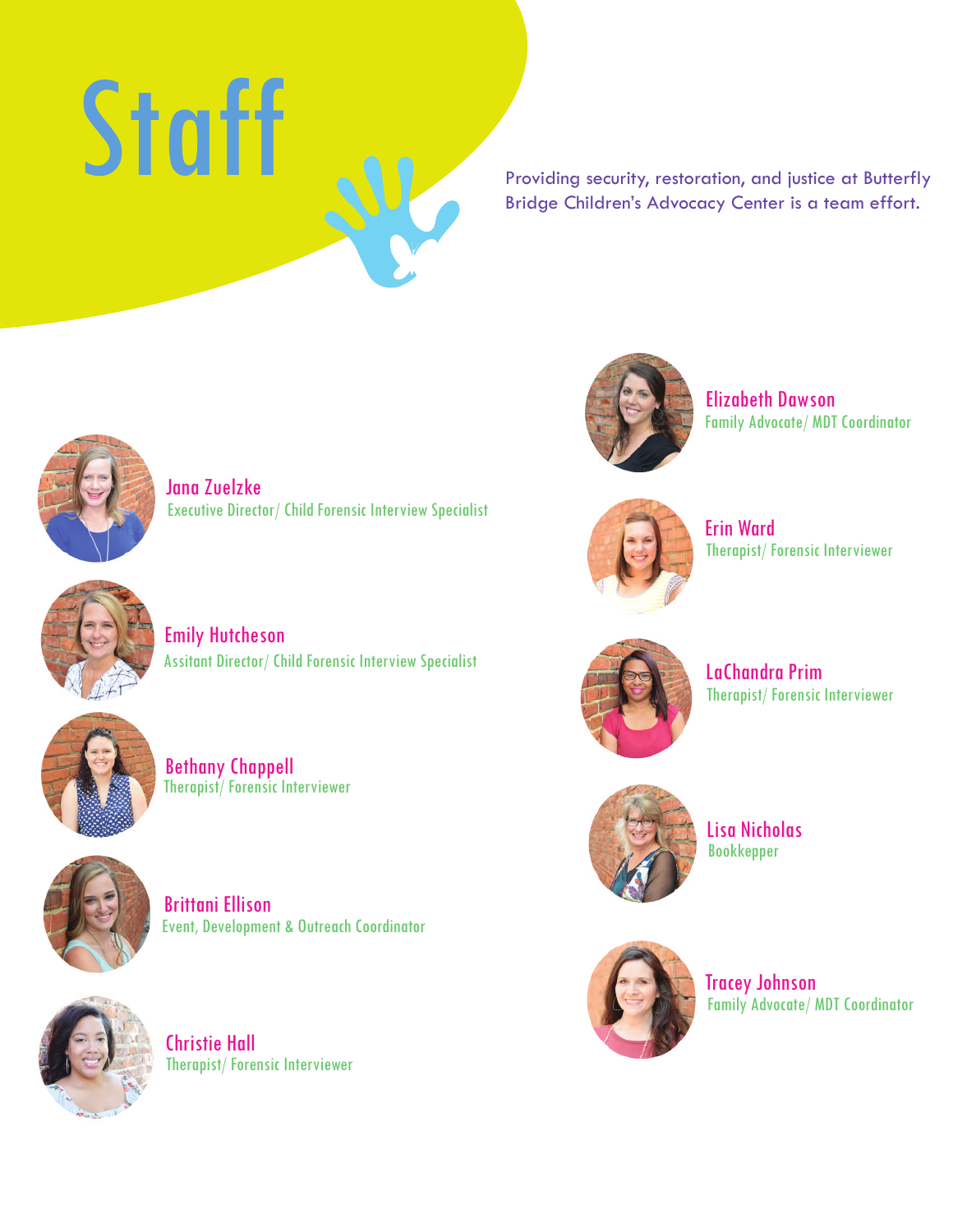#### INDIVIDUAL DONORS Glynn Household

Abbett Household Amber Darnell - Realty South Andrews Household Arnold Household Bastedo Household Bates Household Bentley Household Binkerd Household Blankenship Household Bowman Household Brandy Smith Household Brannon Household Brown Household Burns Household Carrie Easterling - Real Estate Associates Chambliss Household Clark Household Clemmons Household Conkle Household Conlee Household Daley Household Darnell Household Deal Household Dennis Household Deramus Household Dixon Household Donegan Household Douglass Household Dozier Household Dugan Household Erric Price Household Faulkner Household Forrester Household George Household George Household Gibson Household Glackmeyer Household

Grant Household Griffin Household Guy Household Hand Household Hanners Household Harrison Household Harry Household Harwell Household Hassell Household Hayes Household Hays-Foxworth Household Hill Household Hines Household Holly Cowart Household Humphries Household Huntley Household Hurley Household Hutcheson Household Ivey Household Jeremy Thompson Household Jimmy Parnell Household Jones Household Kasey Moore Household Kelley Household Kennedy Household Kloess Household Lanicci Household Lawrence Household Linna Household Lisa Wilson Household Mahan Household Mallard Household Marcus Household Martin Household Martin Household McAuley Household McKinnon Household McRae Household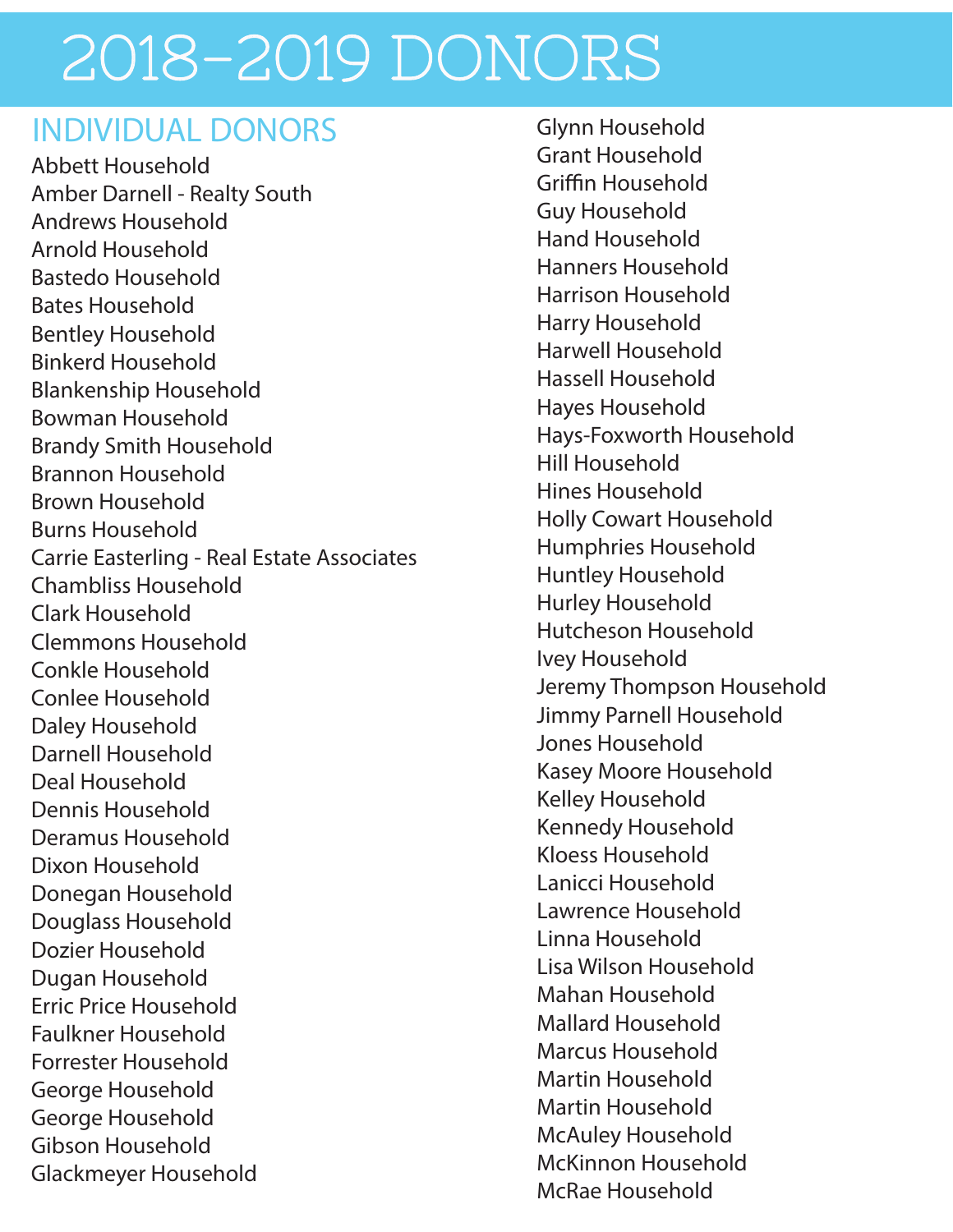Meyer Household Miller Household Minton Household Mitchell Household Moore Household Nicholas Household Nichols Household Owen Household Parnell Household Payne Household Peel Household Penney Household Penton Household Pinkerton Household Pitts Household Player Household Polson Household Powell Household Powers Household Puckett Household Pullin Household Ramirez Household Ray Household Realty Connection Realty South - Lucinda Champion Rhonda McGough Household Rich Household Risher Household Robert & Brenda Kelley Household Robinson Household Rodriguez Household Rogers Household Royal Household Samantha Hill Household Scott Household Shaner Household Shearon Household Sims Household

Singleton Household Skinner Household Smith Household Sproull Household Stewart Household Story Household Taft Walley - State Farm Insurance Tate Household Thomas Household Trice & Johhnie Nichols Household Watson Household Welch Household Wyndall Hutcheson Household Yeargan Household

#### Business, Organization & Foundation Donors

334 Prattville's Gym A&J Carwash Adrienne's Downtown Bar Alabama Ag Credit Alabama Network of CACs Alabama Power Foundation Alabama Power Service Organization Alfa Foundation Allen Trucking Amazing Grace Girls ASE Credit Union AVO Rentals Azar Law Office, LLC Barry's Furniture - Jasper Baugh Ford BB & T The Caring Foundation - Blue Cross Blue Shield The Coach's Corner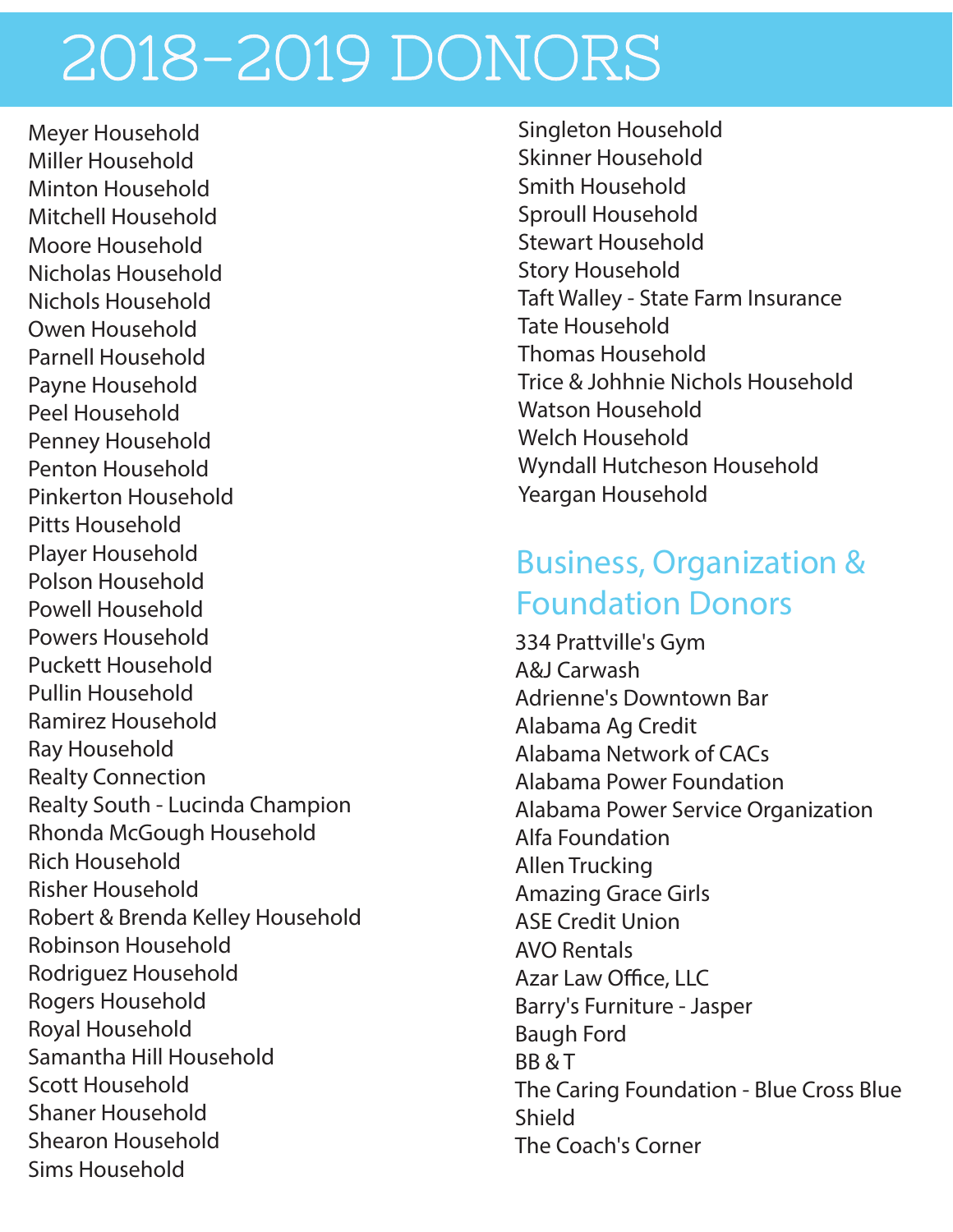The Coosa Cleaver The WashBertolone Inc. **Brasfield & Gorrie, LLC** Candy Corner Carter Enterprises LLC Central Alabama Community Foundation Central Alabama Electric Cooperative Charles Spigner Trucking Chick-fil-A Chilton County High School Chilton Family Medicine Cindy Porter - Realty South Clanton Mini Storage Clanton Pediatric Associates, PA Concrete Plus Custom Floor Covering LLC Dash Compliance Dixie Owl Creations DJ2 Entertainment Donald Vinzant Family Foundation First Community Bank of Central Alabama Four Macon LLC Fucich LLC Goodwyn, Mills, Cawood Guardian Credit Union H&R Block Hamilton Mortgage Heart of Dixie Parts and Equipment Hotel Wetumpka AL, LLC Hyundai Motor Manufacturing Alabama Information Transport Solutions Integrated Transport Solutions International Paper International Paper Foundation Jackson & Jackson Jackson Thornton & Co. P.C. James Wadsworth Foundation

Jemison Elementary School<br>Jones Drugs, LLC Josh Inman - Jackson & Jackson Joy Tribe Kountry Kitchen Lake Mitchell Realty Launch Trampoline, LLC Liveoak Agency Lockheed Martin Main Street Cafe Maplesville High School Marion Bank & Trust Mark's Service Center & Body Shop, Inc. Martin Funeral Home Matt Benson LLC McGlon Properties Milo's Modern Solutions Moore Family Foundation Neighborhood Grill Nolen Land and Timber, Inc. Parnell Inc. Pasta Pizzeria & Grill Peach City Pawn People's Pie Petty Line Pies By Mike Puroclean Disaster Restoration Services P'zazz Art Studio Realty Connection Redzone Sports Grill River Bank & Trust River Region Frozen Treats, LLC Riverside Chevrolet, Inc. Senior Connection Shoney's/Inn of Clanton Southeastern Land Group Southern Dixie Auto Repair State Farm Foundation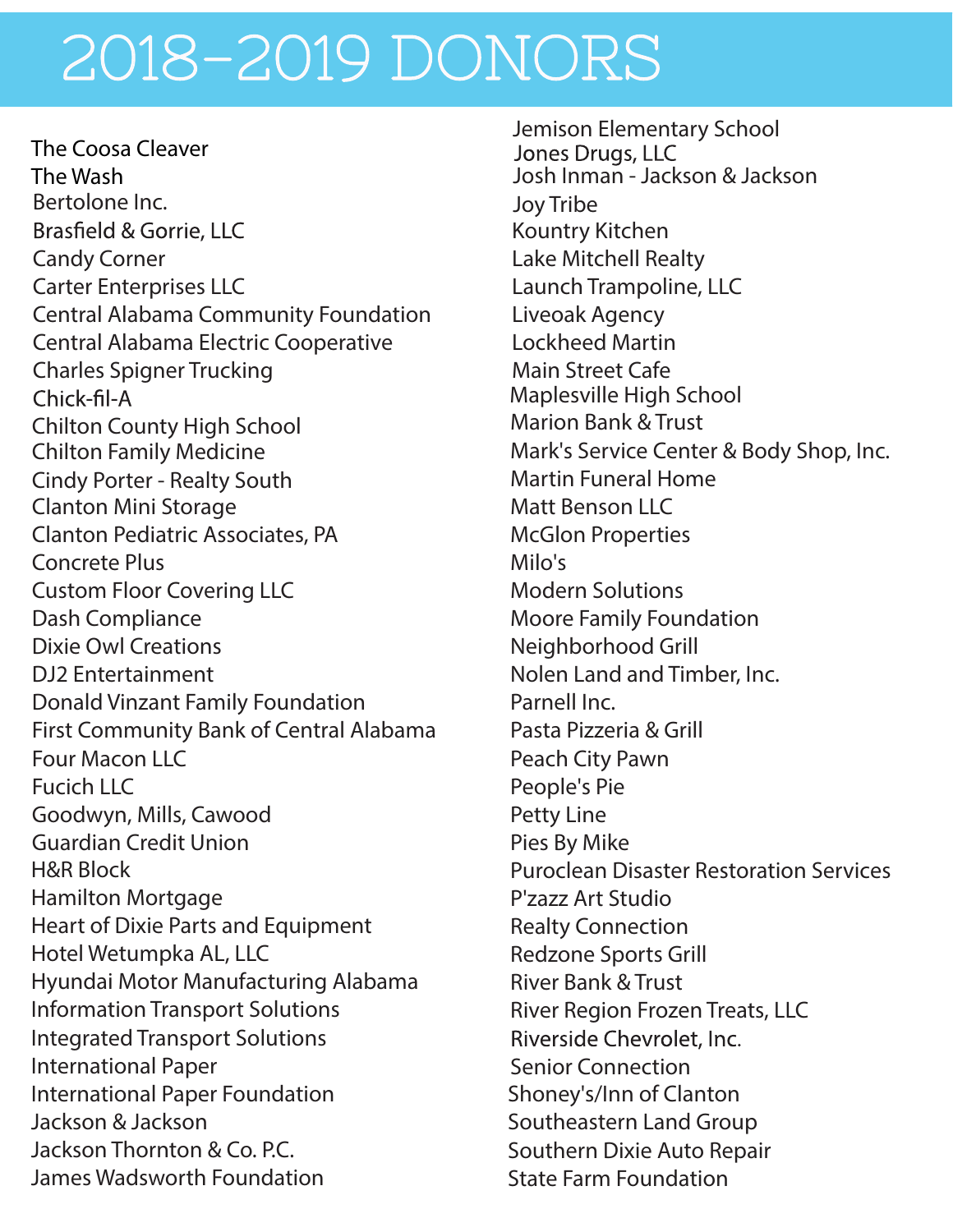Trendy Chic Trustmark National Bank Vogel & Associates PC W. Kendrick James, Attorney at Law Walmart Foundation Warren Averett Wetumpka Window Tinting Whataburger Steel Built Systems, LLC Stokes Automotive Strock Insurance Agency, LLC Synovus

#### **CHURCHES**

Bell Lane Baptist Church Bethsalem Baptist Church Chilton Baptist Association First Baptist Church of Prattville First Presbyterian Church First United Methodist Church Women's Group Four Corners Country Church FUMC - 4:19 Bass Club God's Anointed Church Mt. Nebo Methodist Church Trinity United Methodist Women United Methodist Men - CFUMC United Methodist Women Verbena United Methodist Church

#### CIVIC CLUBS

Bell Lane Baptist Church Bethsalem Baptist Church Chilton Baptist Association First Baptist Church of Prattville First Presbyterian Church First United Methodist Church Women's Group Four Corners Country Church FUMC - 4:19 Bass Club

Millbrook Area Chamber of Commerce Millbrook Civitan Club #3976 Prattville Lions Club Prattville Rotary Club Prattville Service League Preceptor Alpha Eta / Beta Sigma Phi River Region United Way Wetumpka Lions Club WoodmenLife Chapter 322 Clanton Chilton County Retired Educators

#### LOCAL GOVERNMENT

Autauga County Commission Autauga County Juvenile Court Services Chilton County Commission City of Clanton City of Jemison City of Millbrook City of Prattville City of Wetumpka Elmore County Commission Elmore County Juvenile Court **Elmore County Sheriff's Office Pistol** Permit Employees of the Chilton County Dept. of Human Resources Montgomery Police Department Town of Coosada Town of Eclectic Town of Maplesville Town of Thorsby Wetumpka Police Department

WE APPRECIATE EACH GIFT AND STRIVE FOR ACCURACY IN DONOR RECOGNITION. IF THERE IS AN ERROR, PLEASE CONTACT US AT 205-755-4205 OR INFO@BUTTERFLYBRIDGECAC.ORG